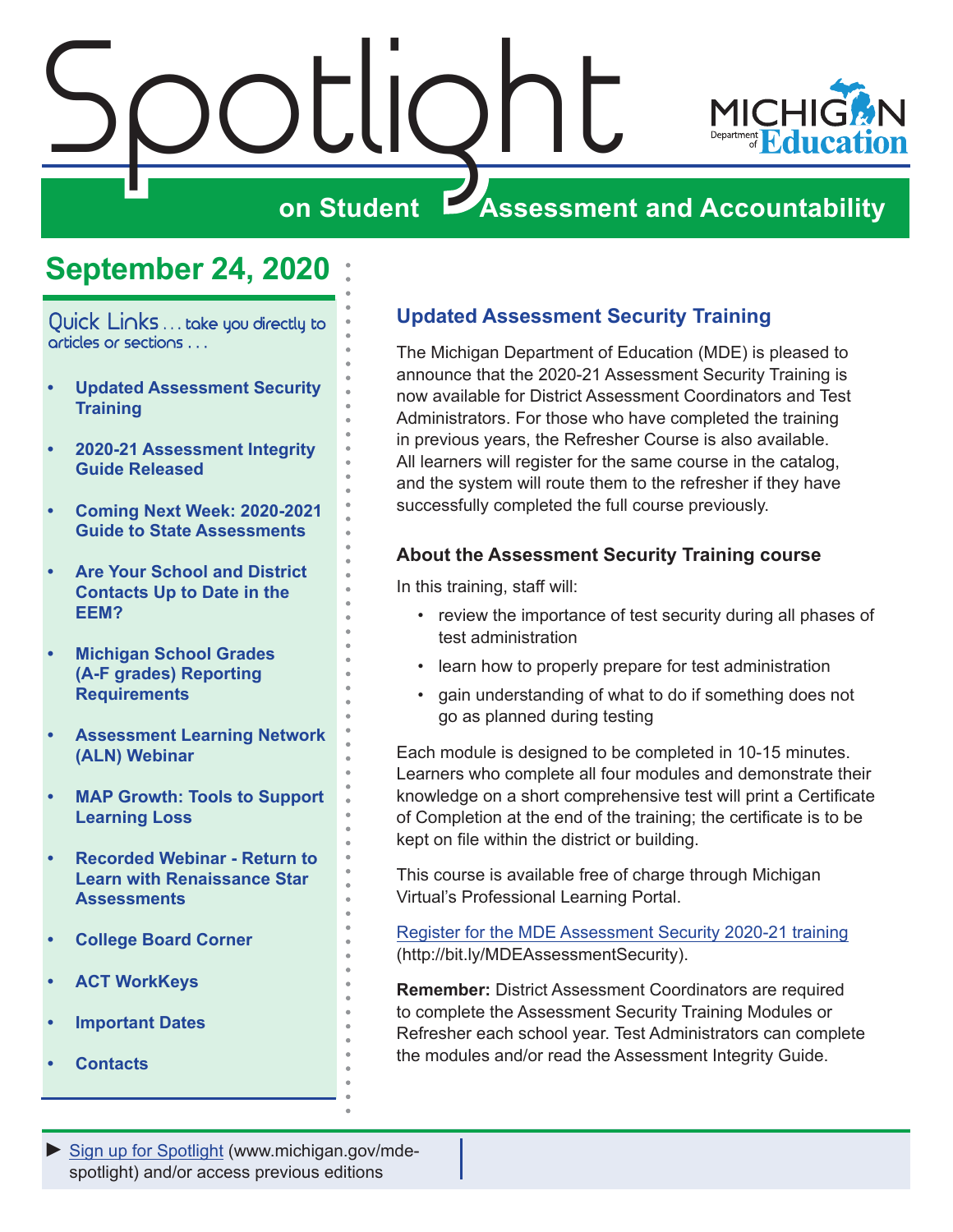#### <span id="page-1-0"></span>**2020-21 Assessment Integrity Guide Released**

The 2020-21 Assessment Integrity Guide (AIG) has been released. There have been no major changes from the previous version. A one-page addendum may be added in the future, once it becomes clearer what Spring 2021 testing will look like.

The AIG can be found on the [Assessment Integrity](http://www.michigan.gov/mde-assessmentsecurity)  [and Security web page](http://www.michigan.gov/mde-assessmentsecurity) (www.michigan.gov/mdeassessmentsecurity), as well as on the following assessment-specific pages, under **Current Assessment Administration**:

- [Early Literacy and Mathematics Benchmark](www.michigan.gov/earlylitandmath)  [Assessments](www.michigan.gov/earlylitandmath) (www.michigan.gov/ earlylitandmath)
- [MI-Access](http://www.michigan.gov/mi-access) (www.michigan.gov/mi-access)
- [M-STEP](www.michigan.gov/mstep) (www.michigan.gov/mstep)
- [MME](www.michigan.gov/mme) (www.michigan.gov/mme)
- [WIDA](www.michigan.gov/wida) (www.michigan.gov/wida)

#### **Coming Next Week: 2020-2021 Guide to State Assessments**

The **2020-2021 Guide to State Assessments** will be available by the end of the day on **Tuesday, September 29, 2020**. This Guide includes information on:

- changes to state assessments
- test sessions and timings
- resources for online and paper/pencil tests
- supports and accommodations
- online technology
- the dates for both online and paper/pencil testing in the Summative Testing Schedule, which includes:
	- » a calendar with testing windows for the summative online assessments (M-STEP, MI-ACCESS, WIDA) and applicable paper/ pencil assessments, such as SAT with Essay, ACT WorkKeys, PSAT, MI-Access, and WIDA
	- » calendars with designated paper/pencil dates for M-STEP, MME (M-STEP, SAT with Essay, and ACT WorkKeys), and PSAT

The **2020-2021 Guide to State Assessments** will be posted to the **What's New** section of each assessment's web page:

- [Early Literacy and Mathematics Benchmark](www.michigan.gov/earlylitandmath)  **[Assessments](www.michigan.gov/earlylitandmath)** (www.michigan.gov/earlylitandmath)
- [M-STEP](www.michigan.gov/mstep) (www.michigan.gov/mstep)
- [MI-Access](http://www.michigan.gov/mi-access) (www.michigan.gov/mi-access)
- [MME](www.michigan.gov/mme) (www.michigan.gov/mme)
- [WIDA](www.michigan.gov/wida) (www.michigan.gov/wida)
- [PSAT](http://www.michigan.gov/psat) (www.michigan.gov/psat)

#### **Are Your School and District Contacts Up to Date in the EEM?**

With the start of a new school year, take a moment to review your district and school in the Educational Entity Master (EEM) to verify that any needed changes or updates have been made. District and school information—including grade levels serviced, address, and contacts—is pulled from the [EEM](www.michigan.gov/EEM) (www. michigan. gov/eem) for various Office of Educational Assessment

#### *(Continued on next page)*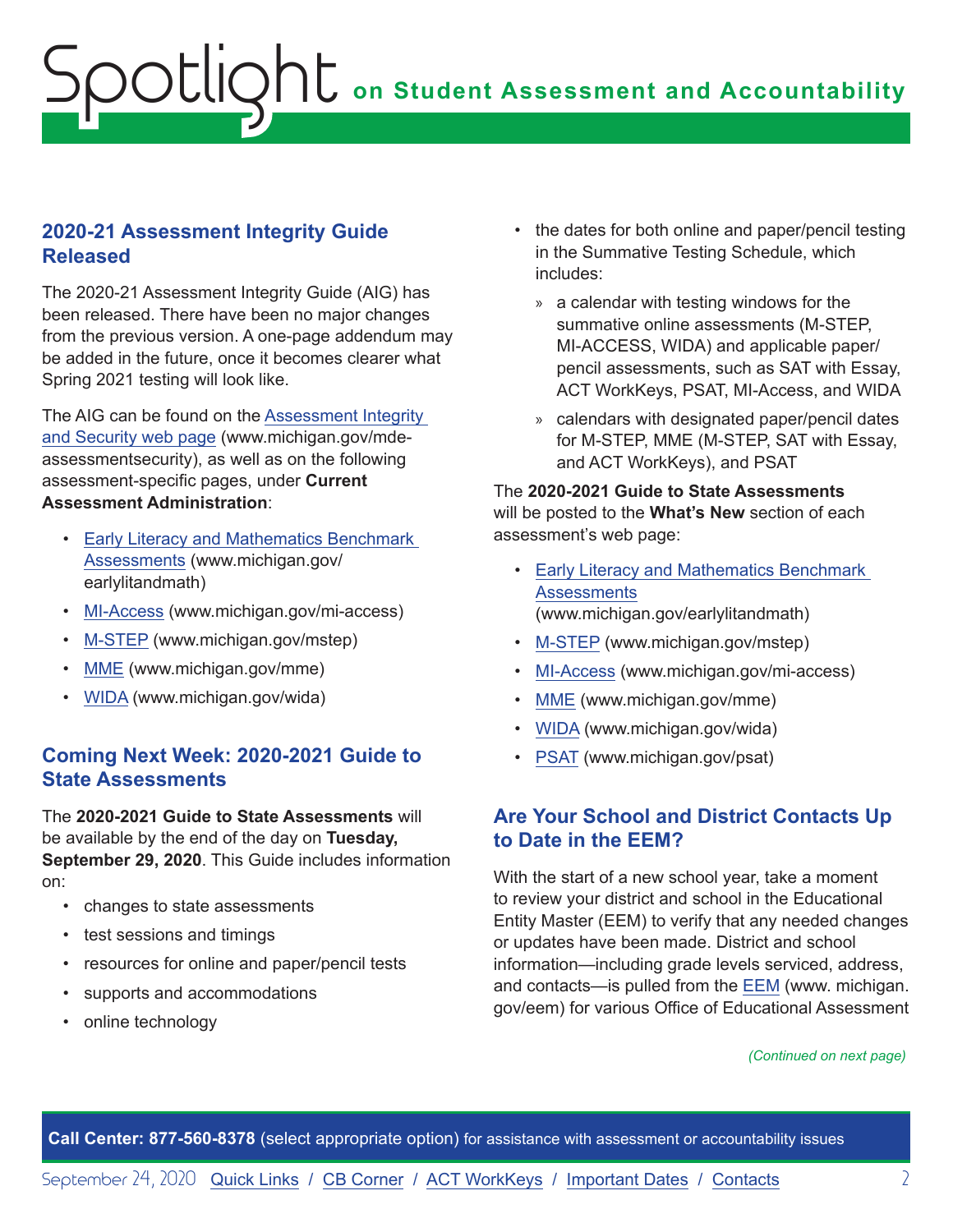and Accountability (OEAA) Secure Site functions and assessment communications, for both public and nonpublic schools. It is important to keep this information accurate and up to date.

Each public school district has at least one authorized user who can make updates to the EEM for the district and schools within the district. We ask that you take a moment to review your district and school in the EEM and submit any changes or updates to your authorized district person. Nonpublic schools should contact [nonpublicschools@ michigan.gov](mailto:nonpublicschools%40%20michigan.gov?subject=) or 517-241-5385 for updates to the EEM.

All needed updates should be done as soon as possible so that you do not miss out on critical information. Names, telephone numbers, email addresses, and mailing addresses for each contact type must be verified. Test materials are sent to the address associated with the test coordinator. You can expect communications starting in early fall for the College Board assessments (SAT and PSAT), ACT WorkKeys, WIDA, and the Early Literacy and Mathematics Benchmark Assessments. It is especially important to verify the following contact types and make any needed changes in the EEM.

- Superintendent
- Principal
- District Assessment Coordinator
- Early Literacy and Math Benchmark Coordinator
- English Learner Assessment Coordinator
- MI-Access Coordinator
- M-STEP Coordinator
- PSAT Grade 8 Test Coordinator
- PSAT 8 Backup Coordinator
- PSAT Grade 8 Services for Students with Disabilities Coordinator
- PSAT 9 Test Coordinator
- PSAT 10 Test Coordinator
- PSAT 9/10 Backup Coordinator
- PSAT Grade 9/10 Services for Students with Disabilities Coordinator
- SAT Test Coordinator
- SAT Backup Test Coordinator
- SAT Services for Students with Disabilities **Coordinator**
- School Accountability Contact (used for accountability communications)
- Technology Director
- WorkKeys Test Coordinator

 If you do not know who your authorized EEM user is and you are a user of the [OEAA Secure Site](http://www.michigan.gov/oeaa-secure) (www. michigan.gov/oeaa-secure), you can locate the name and contact information on the District and School Contact page of the Secure Site. The contact types listed are also available on the District and School Contact page. However, the page does not contain addresses for the contact types, which is important information and must be verified directly in the EEM. Also keep in mind that although more than one coordinator can be entered into the EEM, only the most recent entry will be used for assessment and accountability purposes.

If you are not familiar with the EEM and how to access the district or school information to verify, you can view short [video](https://youtu.be/LpvZyYzzSxo) on the EEM.

**Call Center: 877-560-8378** (select appropriate option) for assistance with assessment or accountability issues

September 24, 2020 [Quick Links](#page-0-0) / [CB Corner](#page-5-1) / [ACT WorkKeys](#page-7-1) / [Important Dates](#page-8-1) / [Contacts](#page-9-1) 3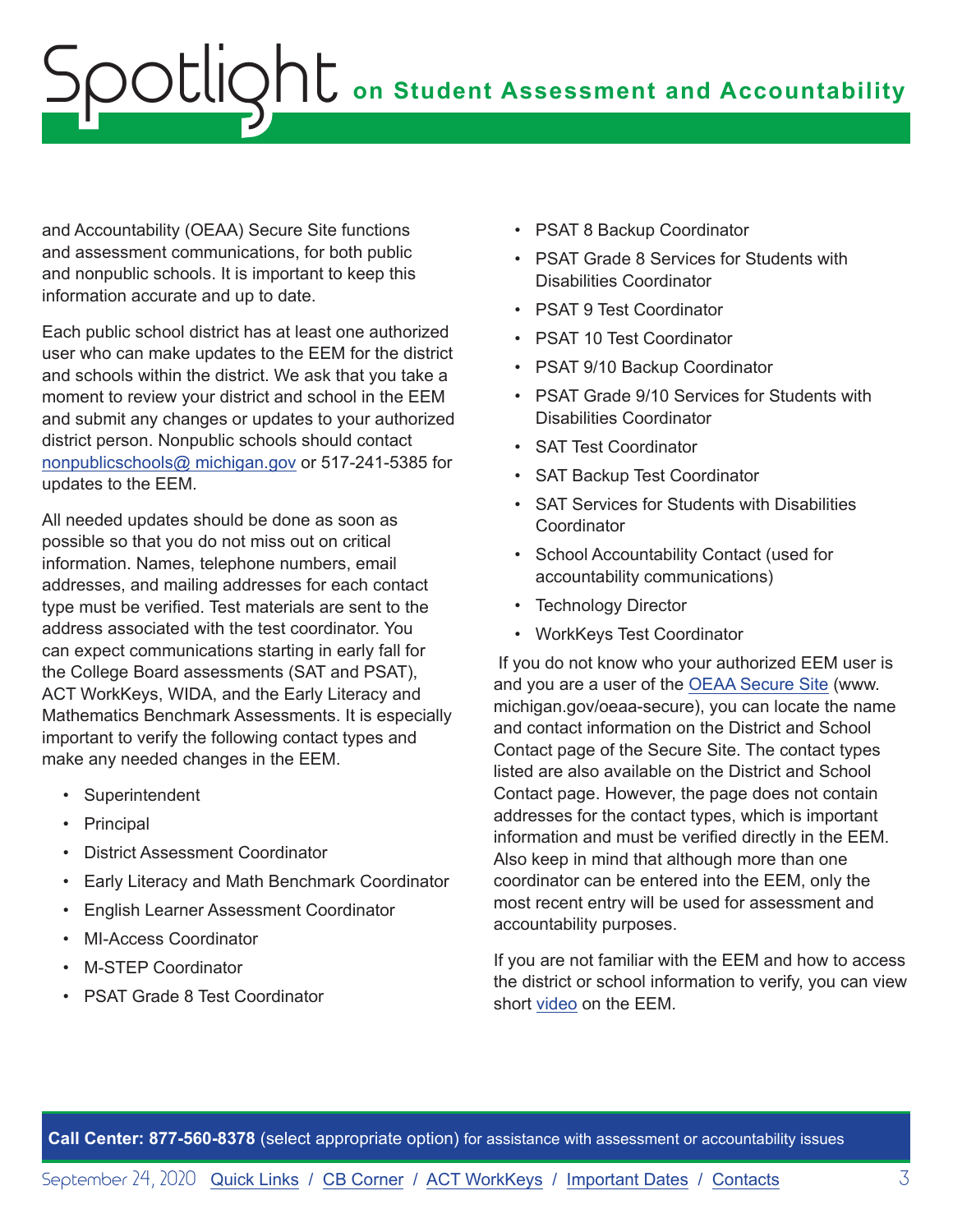#### <span id="page-3-0"></span>**Michigan School Grades (A-F grades) Reporting Requirements**

Many accountability and reporting requirements were waived for the 2019-20 school year: however, the Michigan Department of Education (MDE) is still required to release all aspects of the A-F system for which there are data, per MCL 380.1280g, which the legislature has not acted to suspend or waive. Pursuant to the law, MDE released 2018-19 School Grades results in March 2020.

Of the eight elements required of the A-F system, five elements are currently moot due to the suspension of state summative assessments in 2019-20: Proficiency, Growth, Performance Among Peers, Student Subgroup Performance, and Assessment Participation.

The remaining three elements for which MDE has data are: Graduation Rate, EL Progress, and Attendance. Schools eligible to be Alternative Education Campuses (AECs) will have the Compliance element reported, which denotes compliance with applicable laws.

The 2019-20 School Grades are currently expected to be released in October 2020.

The [business rules](https://www.michigan.gov/documents/mde/Michigan_School_Grades_System_Business_Rules_682895_7.pdf) for the School Grades system have been updated to incorporate lingering requirements from the 2019-20 school year.

The MDE accountability team will be making further updates to documentation covering the 2019-20 School Grades system and will be posting those updates in the coming weeks on the [Michigan School Grades](http://www.mi.gov/mde-schoolgrades)  [Resources web page](http://www.mi.gov/mde-schoolgrades) (www.mi.gov/mde-schoolgrades).

Additionally, the Office of Educational Assessment and Accountability has created an accountability guidance/ FAQ resource. The [guidance/FAQ resource](https://www.michigan.gov/documents/mde/Michigan_School_Accountability_Planning_and_Response_to_COVID-19_701197_7.pdf) is meant to help schools navigate the 2020-21 school year accountability and reporting requirements.

#### **Assessment Learning Network (ALN) Webinar**

Smarter Balanced Interim Assessments and Tools for Teachers Overview

- **Tuesday, September 29, 2020**
- **9 a.m. 12 noon**

[Regist](https://www.michiganassessmentconsortium.org/event/interim-assessment-and-tools-for-teachers-overview/)er here

Refer to the Interim Assessments and Tools for Teachers Overview article in the [September 10, 2020](https://www.michigan.gov/documents/mde/Spotlight_9-10-20_701997_7.pdf)  [Spotlight](https://www.michigan.gov/documents/mde/Spotlight_9-10-20_701997_7.pdf) for more information.

If you have any questions, call 517-816-4520 or email [klafave@michiganassessmentconsortium.org](mailto:klafave%40michiganassessmentconsortium.org?subject=).

#### **MAP Growth: Tools to Support Learning Loss**

As an educator, you're facing new and unforeseen challenges in the wake of school closures and changing instructional models. Knowing how to analyze data to drive instruction is key in moving student growth and achievement forward.

Join our Partner Accounts team for a free webinar to learn more about our:

- New Custom Goal Explorer
- New Recovery and Goal Setting Data File
- Instructional Connections Partners

#### **Webinar Dates:**

- **Tuesday, September 29, 2020** – **3 p.m. ET**
- **Thursday, October 1, 2020 2 p.m. ET**

[Register now](https://info.nwea.org/WB2020-09CurrentPartnerWebinars_LP-Reg.html) for the session that best fits your schedule.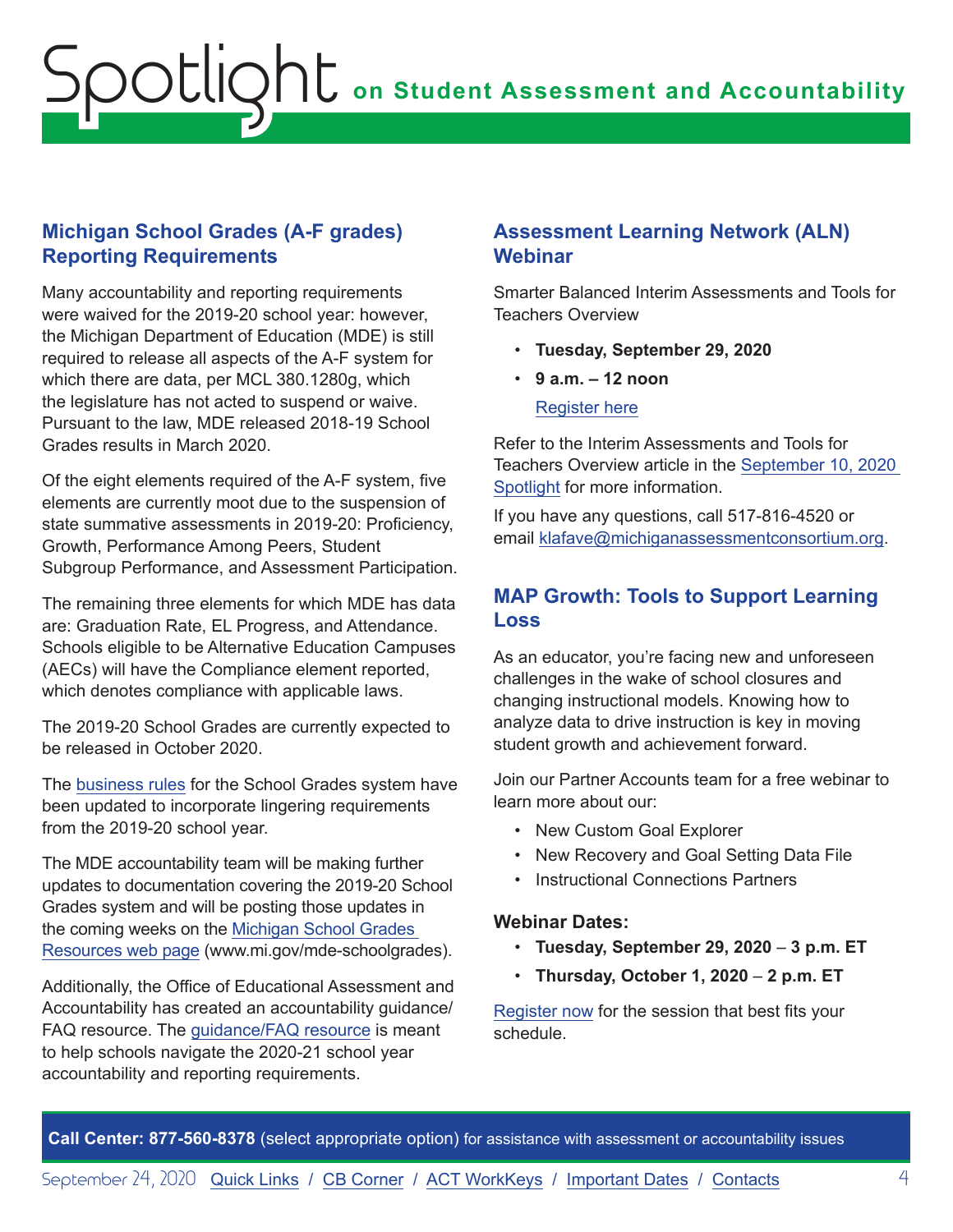<span id="page-4-0"></span>Can't make it? Register for the webinar and we'll send you a link to the on-demand recording soon after.

If you have any questions, call 877-469-3287.

#### **Recorded Webinar - Return to Learn with Renaissance Star Assessments**

Watch the [on-demand webinar](https://renaissance.zoom.us/webinar/register/rec/WN_p8CoqHw9SCucsMDVL0n6Lw?meetingId=tjKMAD1Pz0q-6OosGGgG6ZltNl2dEJleibAd3eVaj998P4xxyx1y3PPTj7UTtIU5.tbyeoOogWFCd6xCB&playId=&action=play&_x_zm_rtaid=435OrU-STNyQnLnxqWM9FA.1600699223184.cdfc783cc1165c43d2d75bdbd67c80ad&_x_zm_rhtaid=177) to learn how [Star](https://www.renaissance.com/products/star-assessments/)  [Assessments](https://www.renaissance.com/products/star-assessments/) support Michigan's state policies. In this session you will learn more about:

• [Star benchmarks](https://www.michigan.gov/mde/0,4615,7-140-22709_102327---,00.html) for Return to Learn, including M-STEP linking, state standard reporting, and more

- Screening, diagnostic, and progress monitoring: [Star Assessments](https://renaissance.widen.net/s/e3ad9bsg6t) approved for Read by Grade Three
- Renaissance best practices for [remote testing](https://www.renaissance.com/webinar/best-practices-for-remote-testing/) from years of experience

#### [Watch the recorded webinar](https://renaissance.zoom.us/webinar/register/rec/WN_p8CoqHw9SCucsMDVL0n6Lw?meetingId=tQKmvxt0b4LQWzOnkbR7Lmirsr83LUTNArHE3EhwjO5a7mgEeIw38e0UqYCHVvq5.NnIJpaR5JXNmGKyr&playId=&action=play&_x_zm_rtaid=XCigUKvKT0mDR5VfczrkCQ.1600879706841.6a04f4796a13a33b65af08e83045bddb&_x_zm_rhtaid=664)

If you have any questions, email [aaron.hartman@](mailto:aaron.hartman%40renaissance.com?subject=) [renaissance.com](mailto:aaron.hartman%40renaissance.com?subject=) ,or call 586-533-1107.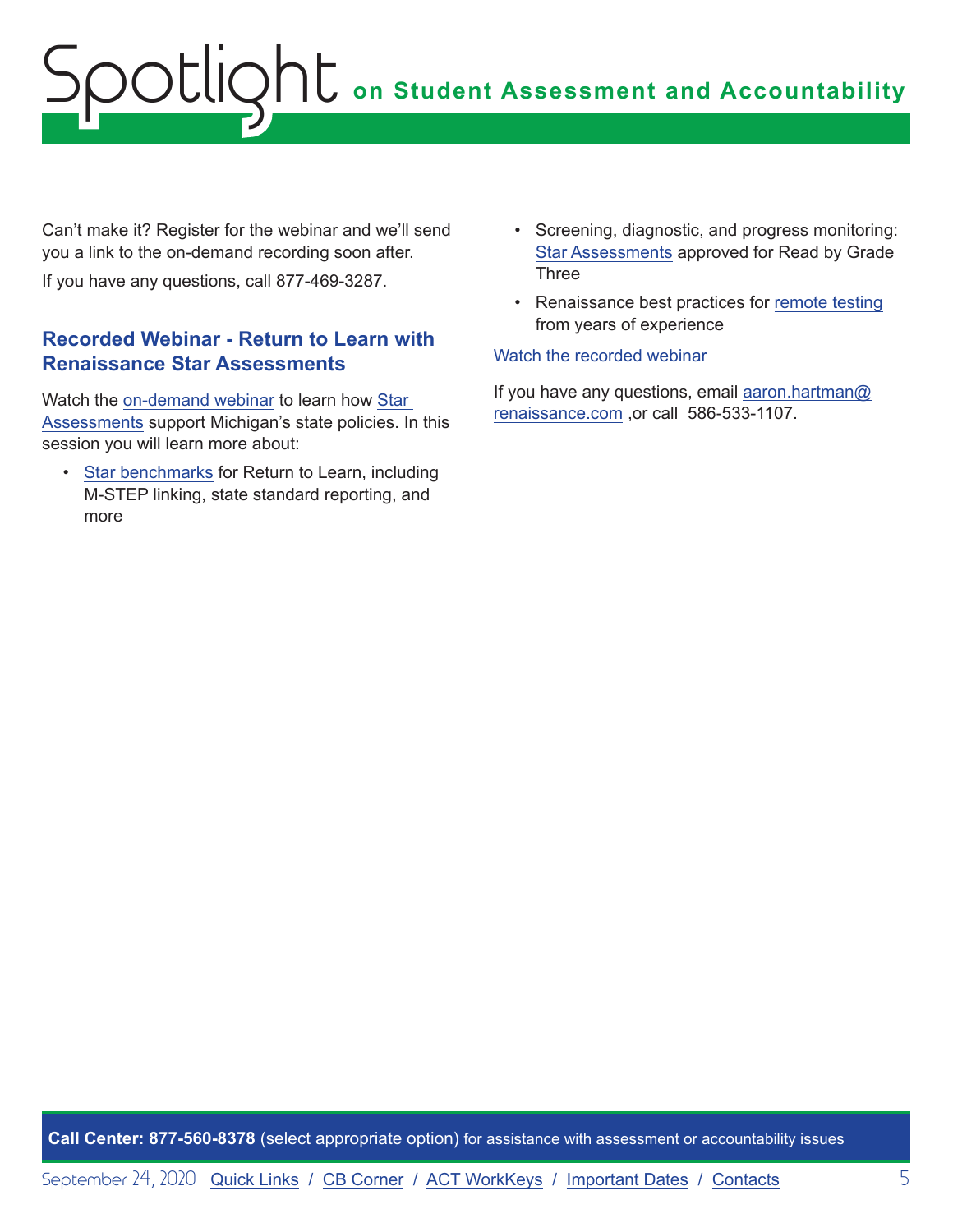**on Student Assessment and Accountability**

## <span id="page-5-1"></span>College Board Corner

*Information on SAT*®*, PSAT*™ *8/9, and PSAT*™*10 provided by the College Board*

#### **September 23 SAT with Essay Reminders**

<span id="page-5-0"></span>potlic

• If you are planning for a makeup administration on October 27, do not forget to order makeup tests in the College Board test ordering site between September 23-25.

#### **October 14 SAT with Essay Reminders**

- No Pre-ID labels will be sent to be affixed to answer sheets.
- Preadministration materials will be delivered to schools next week. The test ordering site will have tracking information available.
- Test materials will arrive between October 7-12.

#### **PSAT/NMSQT Reminders**

- No Pre-ID labels to be affixed to answer sheets will be sent.
- There is no accommodated window for PSAT/ NMSQT testing. Be sure to schedule testing for all students on your chosen primary test date. Students approved to test over two days must test on the primary test date and on the day after.
- Ordering for the January PSAT/NMSQT administration will open in October.

#### **PSAT 8/9 Reminders**

• No Pre-ID labels to be affixed to answer sheets will be sent.

• Schools have two weeks from the chosen primary test date to get all students tested.

#### **Fall 2020 Test Coordinator Supplement**

- College Board has published a [test coordinator](https://collegereadiness.collegeboard.org/pdf/test-coordinator-supplemental-guide.pdf)  [supplemental guide](https://collegereadiness.collegeboard.org/pdf/test-coordinator-supplemental-guide.pdf) (https://collegereadiness. collegeboard.org/pdf/test-coordinatorsupplemental-guide.pdf) for SAT School Day, PSAT/NMSQT, and PSAT 8/9. The document explains how the flexible policies provided for fall testing will affect how you administer the tests at your school, including explanations of how procedures may diverge from what is in the applicable Coordinator Manual. This supplement will **not** be shipped directly to schools.
- This is a national publication and may include information that is not applicable to Michiganprovided testing, such as testing PSAT 8/9 after October 29 and the October 17 PSAT/NMSQT.

#### **Fall 2020 SAT with Essay Test Books and Procedures**

Because COVID-19 caused most Spring 2020 testing to be canceled, College Board has repurposed unused spring materials for SAT School Day administrations this fall.

• **September 23 SAT School Day administration** – test books will have "April 28, 2020" printed on the cover

*(Continued on next page)*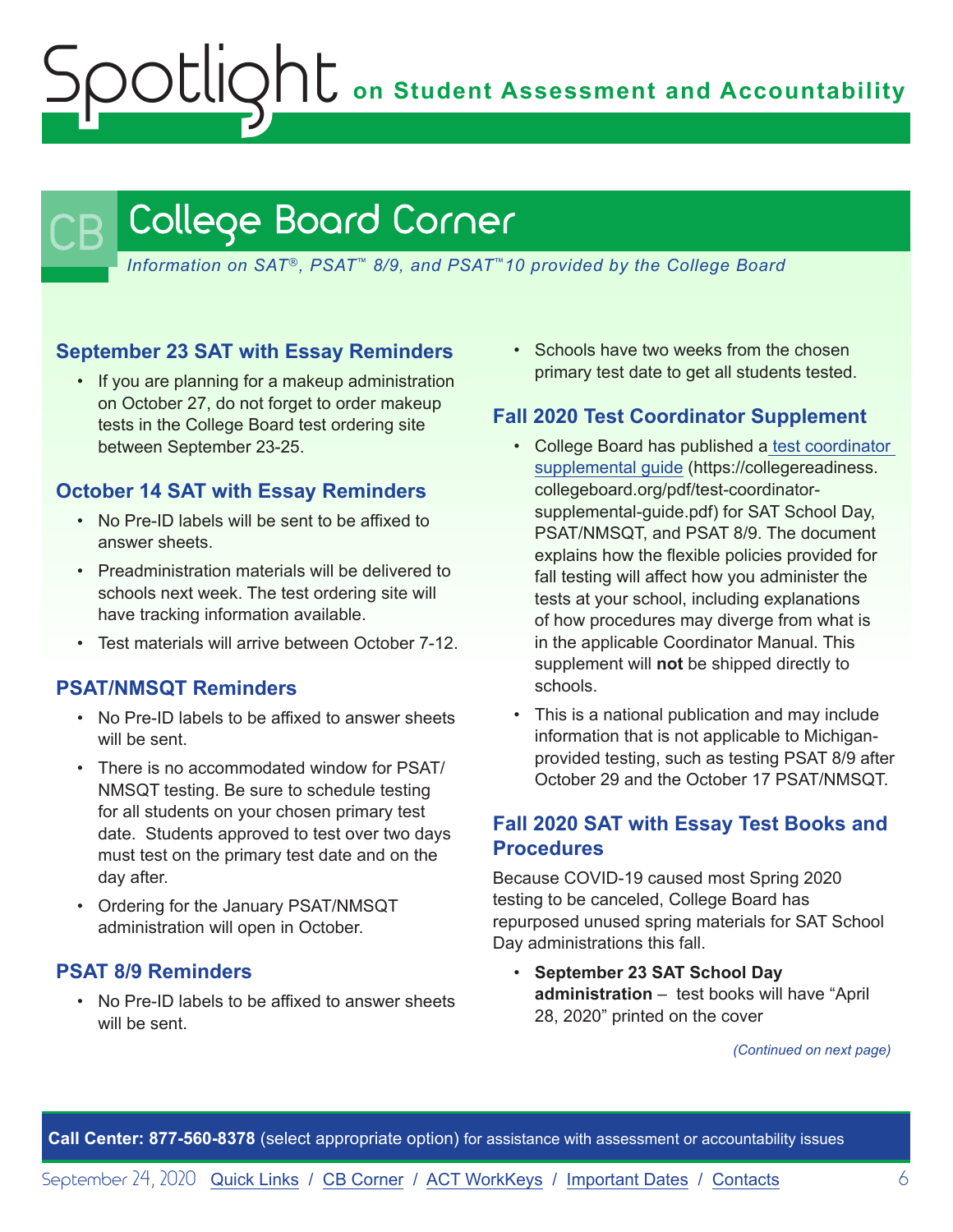# $\mathsf{CB}\mid$

- **October 14 SAT School Day administration** test books will have "April 14, 2020" printed on the cover
- **All SAT School Day test dates** complete field 3 on the Coordinator Report Form (CRF) using your actual administration date, **not** the date printed on the test books

#### **Spring 2021 SAT with Essay, PSAT 10, and PSAT 8/9**

To begin preparing your school for Spring 2021 testing, the first step is to ensure the Entity Education Master (EEM) is up-to-date. Refer to the article in

this week's Spotlight titled, *[Are Your School and](#page-1-0)  [District Contacts Up to Date in the Educational Entity](#page-1-0)  [Master?](#page-1-0)*

#### **Guidance Documents**

The [Student Search Service Guidance Document](https://www.michigan.gov/documents/mde/Student_Search_Service_Guidance_Document_694980_7.pdf)  [for Schools](https://www.michigan.gov/documents/mde/Student_Search_Service_Guidance_Document_694980_7.pdf) and the [SAT Suite of Assessments](https://www.michigan.gov/documents/mde/SAT_Preadministration_Guidance_Document_703169_7.pdf)  [Preadministration Guidance Document](https://www.michigan.gov/documents/mde/SAT_Preadministration_Guidance_Document_703169_7.pdf) are now posted on the [MME](www.michigan.gov/mme) (www.michigan.gov/mme) and [PSAT](http://www.michigan.gov/psat) (www.michigan.gov/psat) web pages.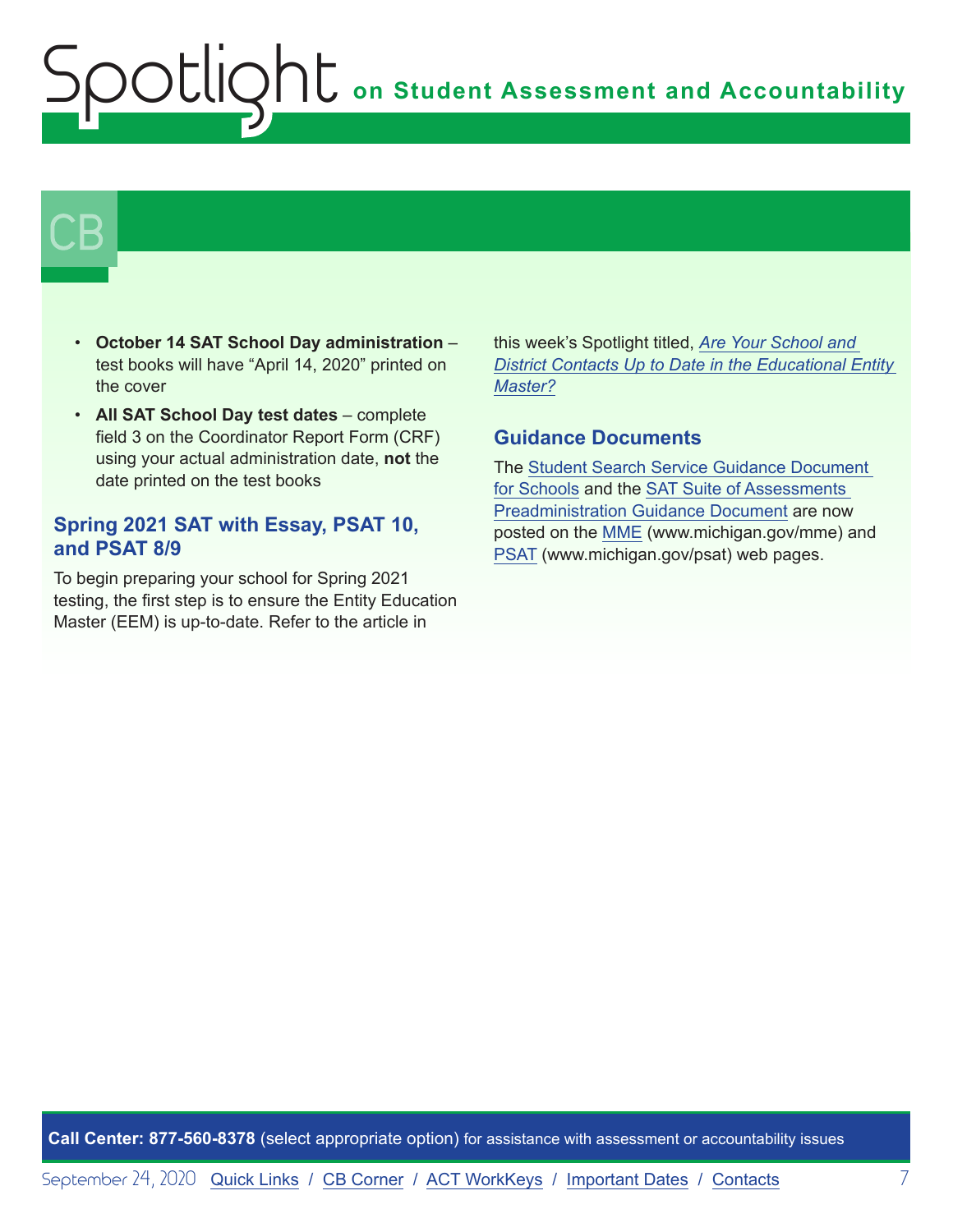**on Student Assessment and Accountability**

<span id="page-7-1"></span>**ACT WorkKeys** *Information on ACT® WorkKeys® provided by the ACT.*

**Updating EEM**

<span id="page-7-0"></span>Spotlight

An important first step in preparing for the Spring 2021 ACT WorkKeys assessment is to ensure that your building/school's "WorkKeys Test Coordinator" has the correct contact name, email address, phone number, and mailing address listed in the [Educational Entity Master \(EEM\)](www.michigan.gov/EEM) (www.michigan. gov/eem). The mailing address cannot be a post office box.

**Note:** Ensuring that the WorkKeys Test Coordinator contact information is accurate must be done for each school in the district and not at the district level.

ACT uses the information in the EEM to call, send emails, and to ship test materials to the Workkeys Test Coordinator. Inaccurate information will result in not receiving critical information in a timely manner and consequently overlooking key deadlines and delaying the receipt of test materials.

If the information for your building/school is inaccurate, contact your authorized district EEM user to update the EEM no later than **Friday, October 2, 2020** to ensure your school receives the necessary information to start the Manage Participation process in November.

**Note:** Updating EEM can only be done by the district's authorized EEM user. If you are not sure who your authorized EEM user is, use the District and School Contact page on the [Office of](http://www.michigan.gov/oeaa-secure)  [Educational Assessment and Accountability \(OEAA\)](http://www.michigan.gov/oeaa-secure)  [Secure Site](http://www.michigan.gov/oeaa-secure) (www.michigan.gov/oeaa-secure) to retrieve their name and contact information.

- Instructions for using the District and School Contact page are available on the [Secure](http://www.michigan.gov/securesitetraining)  [Site Training web page](http://www.michigan.gov/securesitetraining) (www.michigan.gov/ securesitetraining) under the **Miscellaneous** section.
- Nonpublic schools should call 517-241-5385 or email [nonpublicschools@michigan.gov](mailto:nonpublicschools%40michigan.gov?subject=) for updates to EEM.

Refer to the [Are Your School and District Contacts](#page-1-0)  [Up to Date in the Educational Entity Master?](#page-1-0) article in this Spotlight Newsletter for additional information about updating the EEM.

#### **Contacting ACT**

If you have questions, you may:

- 1. contact ACT via the [Contact Us web page](http://www.act.org/aap/state/contact.html) [\(www.act.org/aap/state/contact.html\)](https://www.act.org/aap/state/contact.html)
- 2. call ACT at 800-553-6244 between 9:30 a.m. – 6:00 p.m. ET
	- standard time: ext. 2800
	- accommodations: ext.1788
- 3. email accommodations questions to [ACTStateAccoms@act.org](mailto:ACTStateAccoms%40act.org?subject=)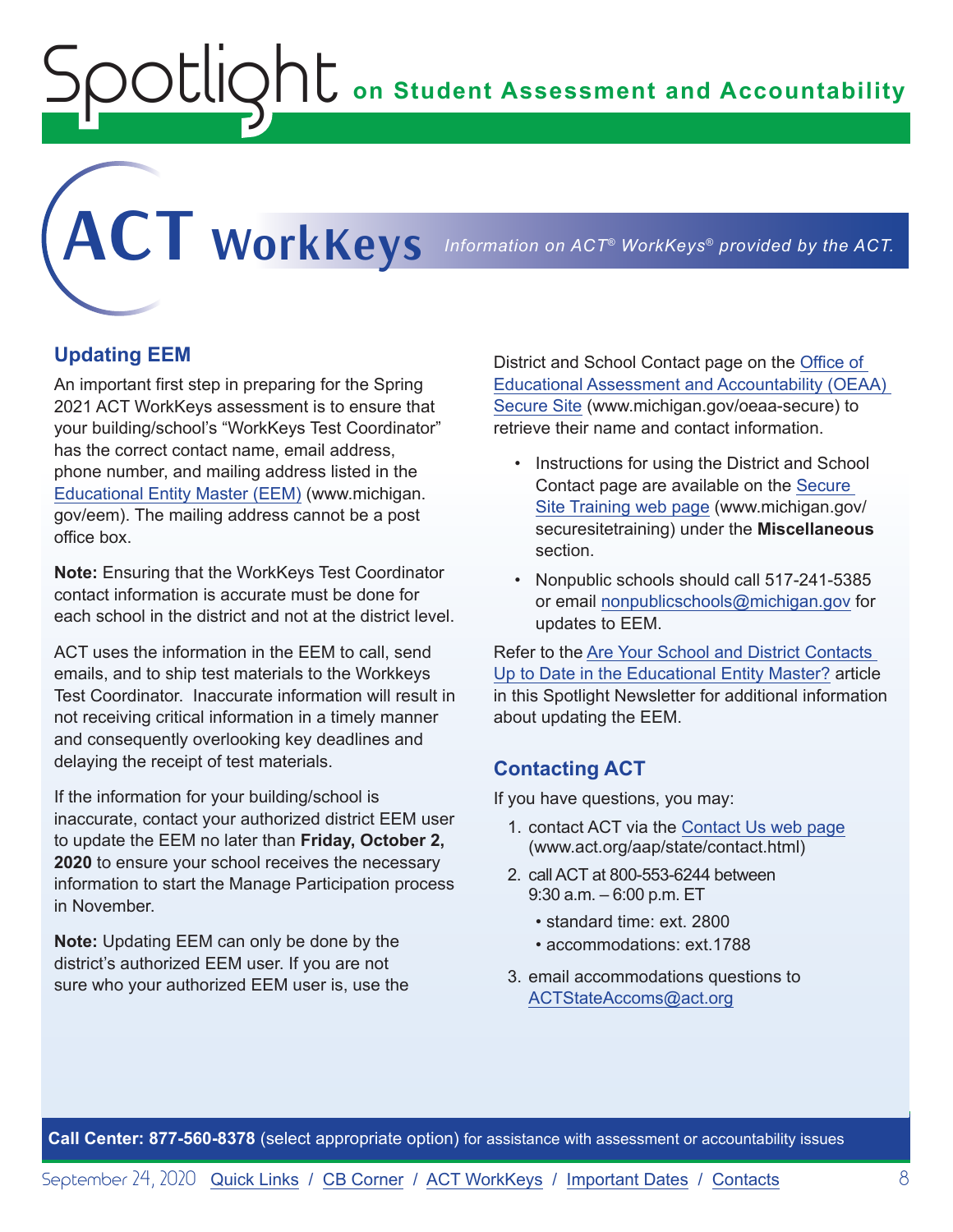<span id="page-8-0"></span>

## <span id="page-8-1"></span>**Important Dates**

#### **September 2020**

#### **PSAT 8/9**

#### **Now – October 29, 2020**

• **PSAT 8/9** Fall 2020 administration window (Pick one primary administration date, and complete all makeup testing within two weeks of the primary administration date.)

#### **Early Literacy and Mathematics**

#### **Now – October 29, 2020**

• Pre-Identification of students in the OEAA Secure Site for **Early Literacy and Mathematics Benchmark Assessments (K-2)**

#### **Now – October 30, 2020**

• **Early Literacy and Mathematics Benchmark Assessments (K-2)** Fall 2020 testing window

#### **October 2020**

#### **SAT with Essay**

#### **October 14, 2020**

• **SAT with Essay** Fall 2020 administration date

#### **October 27, 2020**

• **SAT with Essay** Fall 2020 makeup administration (This makeup date can also be used as a third administration date.)

#### **PSAT/NMSQT**

#### **October 14, 2020**

• **PSAT/NMSQT** Fall 2020 administration date

#### **October 29, 2020**

• **PSAT/NMSQT** Fall 2020 administration date

#### **November/December 2020**

#### **December 2, 2020 at 10 a.m.**

• Winter/Spring 2021 Technology Coordinator Training Zoom webinar

[Join the webinar](https://datarecognitioncorp.zoom.us/j/99441419689)